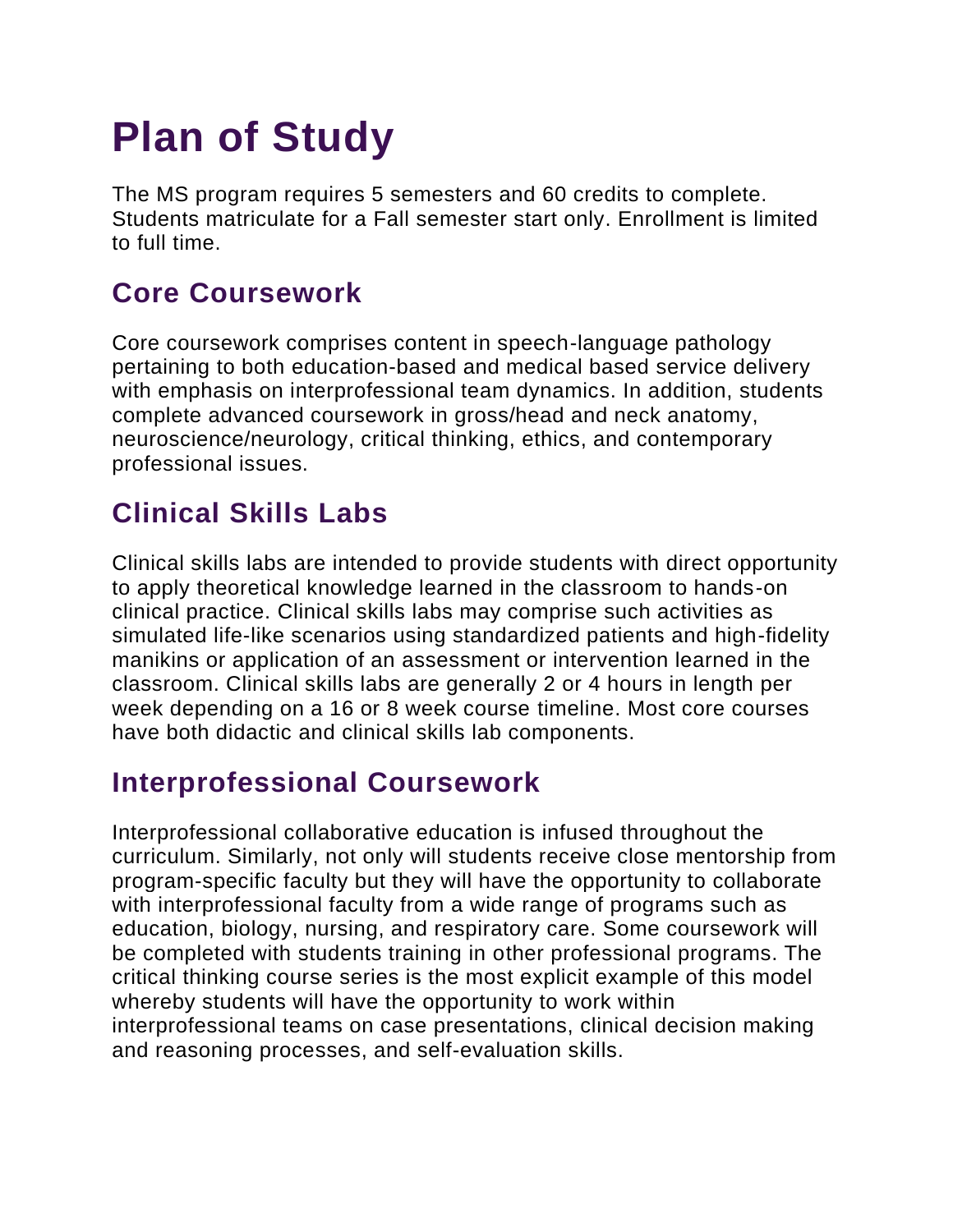## **Research Requirements**

Students will complete a series of three 1 credit courses aimed to prepare students to become critical consumers of quantitative and qualitative research literature and to provide students with the knowledge and skills needed to design and implement clinical research. Students will work in teams (in some cases interprofessional teams) under the mentorship of faculty to plan, carry out, and disseminate their clinical research capstone project.

# **Clinical Practicum Requirements**

Students will complete a minimum of 375 clinical hours of direct contact with clients/patients working in diverse clinical settings with diverse populations. In accordance with the requirements necessary to obtain clinical certification through the American Speech-Language-Hearing Association, up to 75 clinical hours may be obtained through clinical simulation methodologies.

# **Online Courses**

Some coursework will be an online or hybrid online/face to face format. Didactic coursework in a student's final semester is 100% online in order to afford the opportunity to complete an out-of-state externship.

# **Comprehensive Written & Practical Examinations**

Students in their final semester will need to pass comprehensive written and practical examinations. Comprehensive examinations are intended to assess a student's competency in both knowledge and skills in the practice of speech-language pathology.

# **Poverty Simulation**

All students will participate in the campus-wide poverty simulation whereby students will experience what it might be like to live at or below poverty level. The simulation is intended to promote awareness of the societal effects of poverty.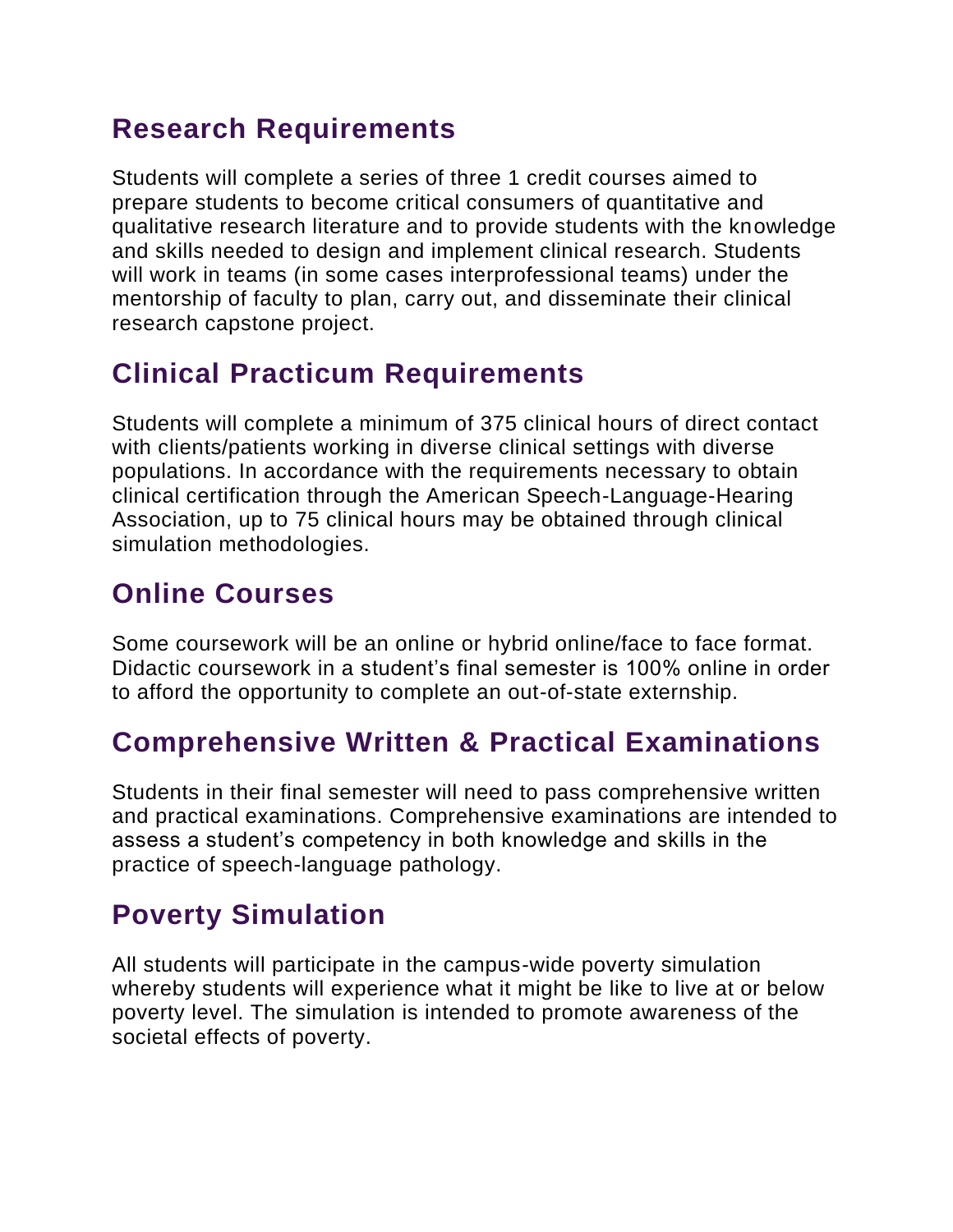### CARLOW NIVERSITY

| <b>Course</b><br><b>Number</b> | <b>First Year: Fall</b>                                          | <b>Credits</b> |
|--------------------------------|------------------------------------------------------------------|----------------|
| <b>SLP-700</b>                 | Interprofessional Collab. Pract.                                 |                |
| <b>SLP-702</b>                 | Gross Anatomy w/ Advanced Head/Neck                              | 3              |
| <b>SLP-704</b>                 | Fundamentals of Interdisc. Research                              |                |
| <b>SLP-708</b>                 | Human Neuroscience & Neurology                                   | $\overline{2}$ |
| <b>IPE-710</b>                 | Critical Thinking w/in Interprof. Frame. I                       |                |
| <b>SLP-720</b>                 | Acq. Neuroling./Neurocog. Disorders I                            |                |
| <b>SLP-7201</b>                | Neuroling./Neurocog. Disorders I Lab                             |                |
| <b>SLP-724</b>                 | Pediatric Lang. & Lit. Disorders I                               |                |
| SLP-7241<br><b>SLP-728</b>     | Pediatric Lang. & Lit. Disorders I Lab<br>Speech Sound Disorders | $\overline{2}$ |
| SLP-7281                       | Speech Sound Disorders Lab                                       |                |
| *SLP-770 or<br><b>SLP-771</b>  | Diagnostics Lab or Hearing Measurement                           |                |
|                                | Total                                                            | 16             |

| <b>Course</b><br><b>Number</b> | <b>First Year: Spring</b>                   | <b>Credits</b> |
|--------------------------------|---------------------------------------------|----------------|
| <b>SLP-705</b>                 | Clinical Research Captsone I                |                |
| <b>IPE-711</b>                 | Critical Thinking w/in Interprof. Frame. II |                |
| <b>SLP-714</b>                 | Early Intervention/School-Based SLP         | $\overline{2}$ |
| <b>SLP-721</b>                 | Acq. Neuroling./Neurocog. Disorders II      |                |
| <b>SPL-7211</b>                | Neuroling./Neurocog. Disorders II Lab       |                |
| <b>SLP-725</b>                 | Pediatric Lang. & Lit. Disorders II         |                |
| <b>SLP-730</b>                 | Soc. Comm. Development/Disorders            |                |
| <b>SLP-740</b>                 | Augmentative/Alternative Comm               |                |
| SLP-7401                       | Augmentative/Alternative Comm Lab           |                |
| <b>SLP-738</b>                 | Fluency and Fluency Disorders               | $\overline{2}$ |
| SLP-7381                       | Fluency and Fluency Disorders Lab           |                |
| 'SLP-770 or<br><b>SLP-771</b>  | Diagnostics Lab or Hearing Measurement      |                |
| <b>SLP-780</b>                 | Clinical Practicum: Outpatient Clinic I     | 1              |
| **SLP-785                      | Clinical Practicum: Campus Lab School       | 1              |
|                                | <b>Total</b>                                | $15 - 16$      |

| <b>Course</b><br><b>Number</b>                      | <b>First Year: Summer</b>                    | <b>Credits</b> |
|-----------------------------------------------------|----------------------------------------------|----------------|
| <b>IPF-712</b>                                      | Critical Thinking w/in Interprof. Frame. III |                |
| <b>SLP-716</b>                                      | Counseling/Effective Comm.                   | 2              |
| Swallowing/Swallowing Disorders I<br><b>SLP-734</b> |                                              |                |
| SLP-7341                                            | Swallowing/Swallowing Disorders I Lab        |                |
| <b>SLP-756</b>                                      | <b>Medical Speech Pathology</b>              | 2              |
| <b>SLP-781</b>                                      | Clinical Practicum: Outpatient Clinic II     |                |
| <b>SLP-788</b>                                      | Clinical Practicum: Literacy Clinic II       |                |
|                                                     | Total                                        | 9              |

# **SPEECH LANGUAGE PATHOLOGY**

Curriculum Guide

| Course<br><b>Number</b>                                                                           | <b>Second Year: Fall</b>                  | <b>Credits</b> |  |
|---------------------------------------------------------------------------------------------------|-------------------------------------------|----------------|--|
| <b>SLP-706</b>                                                                                    | Clinical Research Capstone II             |                |  |
| <b>SLP-735</b>                                                                                    | Swallowing/Swallowing Disorders II        |                |  |
| SLP-7351                                                                                          | Swallowing/Swallowing Disorders II Lab    | 1              |  |
| <b>SLP-743</b>                                                                                    | <b>Voice and Resonance Disorders</b>      | 2              |  |
| SLP-7431                                                                                          | Voice and Resonance Disorders Lab         |                |  |
| <b>SLP-747</b>                                                                                    | Aural Rehab: Hearing Disorders            | $\overline{2}$ |  |
| SLP-7471                                                                                          | Aural Rehab: Hearing Disorders Lab        | 1              |  |
| <b>SLP-782</b>                                                                                    | Clinical Practicum: Outpatient Clinic III |                |  |
| SLP-790 or<br>Clinical Practicum: School Based Extern.<br><b>SLP-791</b><br>Or Healthchare Extern |                                           | 3              |  |
| **SLP-785                                                                                         | Clinical Practicum: Campus Lab School     | 1              |  |
|                                                                                                   | Total                                     | 13-14          |  |

| <b>Course</b><br><b>Number</b>     | <b>Second Year: Spring</b>                                            | <b>Credits</b> |
|------------------------------------|-----------------------------------------------------------------------|----------------|
| <b>SLP-758</b>                     | <b>Neuromotor Speech Disorders</b>                                    |                |
| <b>IPE-715</b>                     | Interprof. Ethical/Legal Issues in Pract.                             | $\mathcal{P}$  |
| ***SLP-790<br>or SLP-791           | Clinical Practicum: School Based Extern.<br>Or Healthchare Externship | $1.5$ or $3$   |
| <b>SLP-792</b>                     | Optional Practicum: Special Elective Ext.                             | 1.5            |
|                                    | <b>Poverty Simulation</b>                                             |                |
| Comprehensive Written/Pract. Exams |                                                                       |                |
|                                    | Total                                                                 |                |

#### **Notes**

*\*Half of the cohort will take in Fall I and the other half will take in Spring I*

*\*\*Half of the cohort will take in Spring I and the other half will take in Fall II*<sup> $\Box$ </sup>

*\*\*\*Students may opt to take SLP-790 or 791 for 1.5 credits (8 weeks) instead of 3 credits (16 weeks) if they wish to take an additional 1.5 credit special elective externship in an area of interest. Students must take a total of 3 credits of externship in their final Spring semester.* 

Courses meet online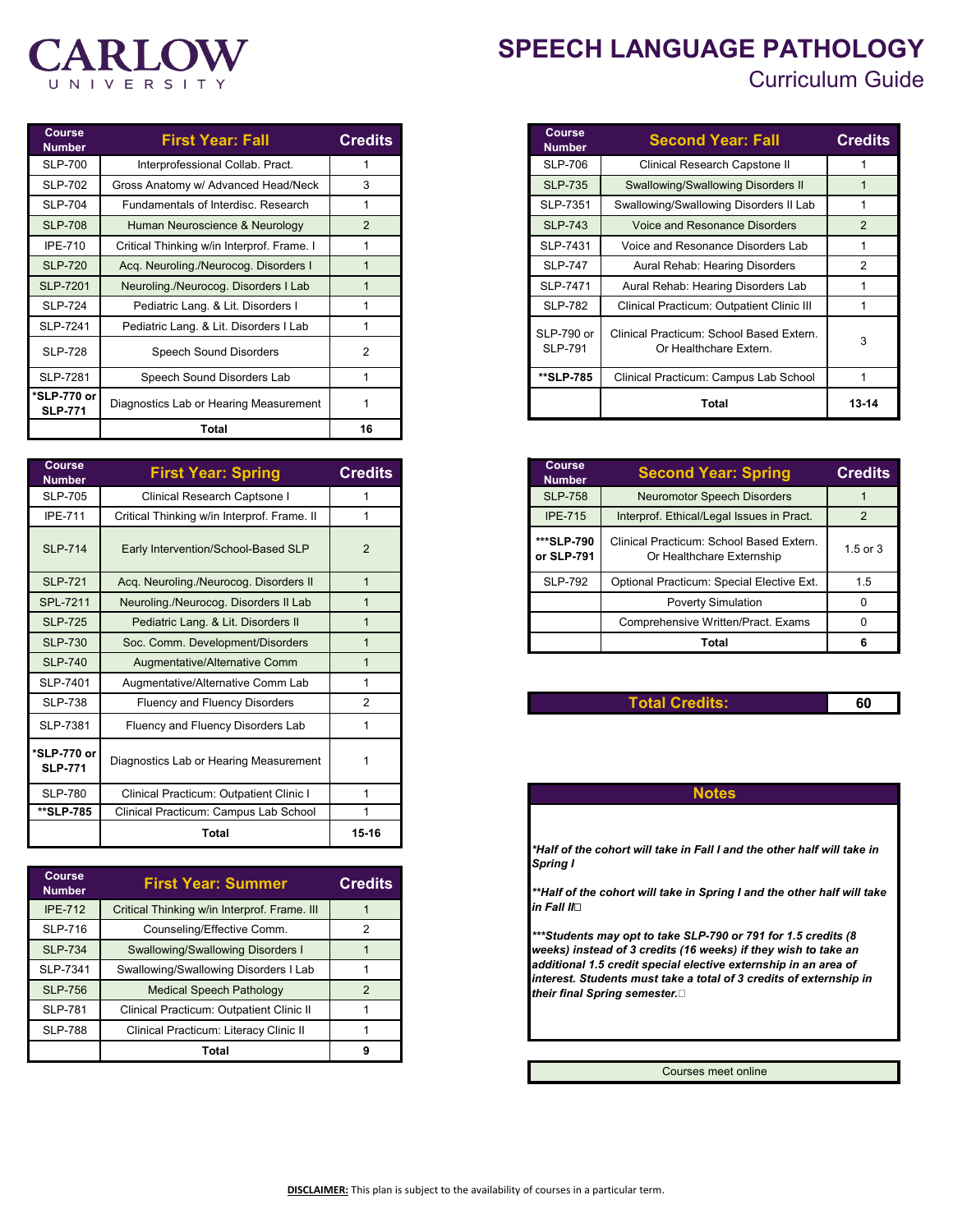# Clinical Practicum Experiences

Students will complete several on-campus clinical practicum experiences and a minimum of two off-campus externships.

### Speech-Language Pathology Clinic

Students will rotate in the on-campus clinic for 3-4 semesters providing diagnostic and intervention services to individuals across the life-span with communication disorders. Students will train individually and within a team of peers under close faculty mentorship.

### Campus Early Learning Center & Laboratory School

Students will complete three 5-week on-campus school-based clinical rotations across one semester in the Early Learning Center, Pre-K Program, and K-8 Laboratory School. Students will train to prevent, assess, and treat communication disorders within an interprofessional team of teachers and reading specialists.

### Literacy Clinic

Students will complete a 6-8 week on-campus summer literacy clinic serving children in the local community. Students will collaborate with an interprofessional team of educators to experience hands-on clinical experience with planning, preventing, assessing, and treating pediatric language and literacy disorders.

### Off-Campus Externships

Students will work with the Director of Clinical Education to arrange externship placements. A minimum of two externship placements are required. Students in their final semester will have the opportunity to complete out-of-state externships.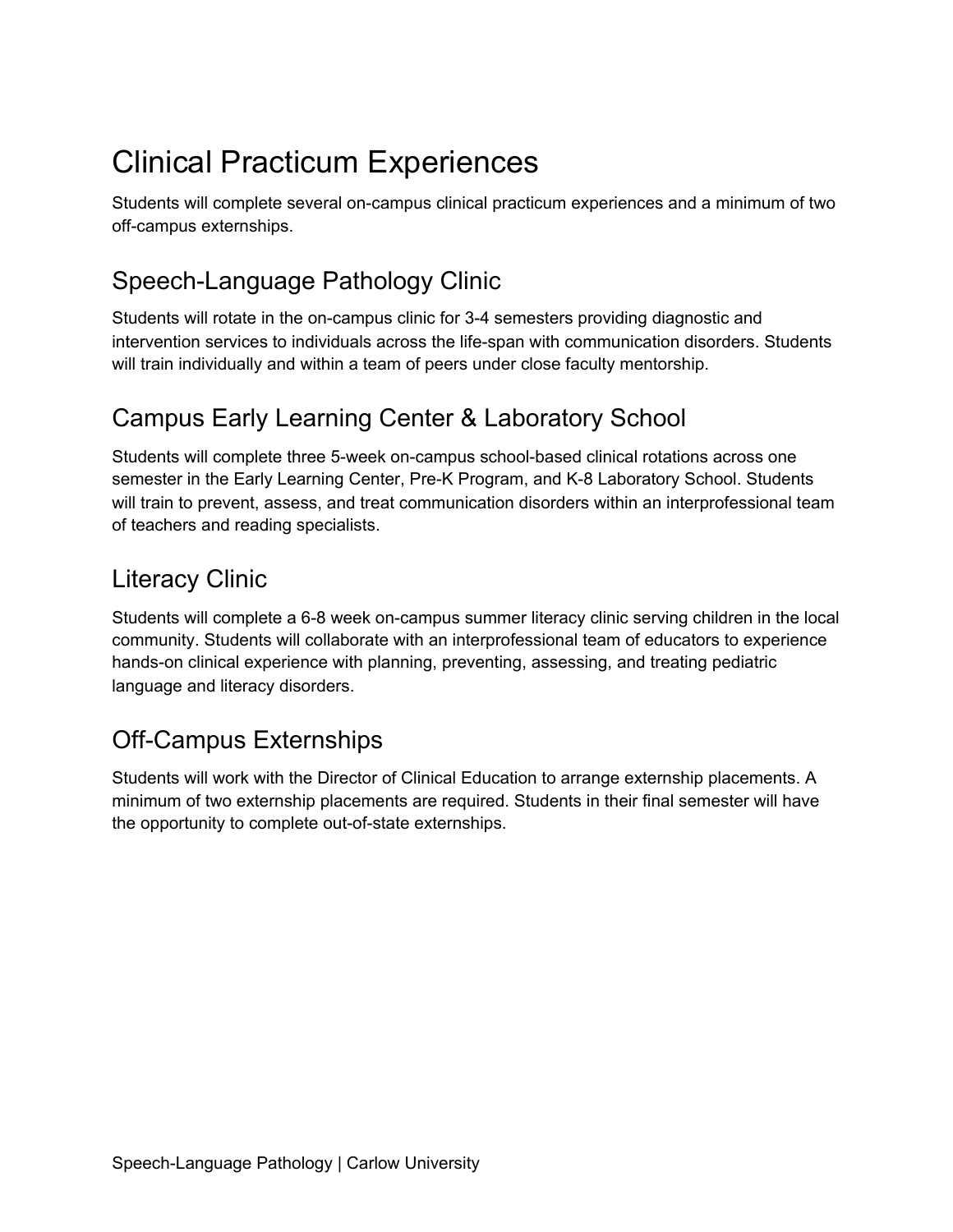# State of the Art Laboratories and Equipment

The program is committed to providing students with an innovative, high-technology training environment so that they can practice at the highest levels using modern technologies. Students will have access to state-of-the-art laboratories and equipment including:

### Celtic Simulation Center for Innovative Learning

A state of the art simulation center where students participate in predetermined life-like scenarios to practice procedures and decision making in a safe and realistic environment.

### Respiratory Care Skills Laboratory

A skills laboratory dedicated to the scope of respiratory care including access to artificial airways and models, mechanical ventilation equipment, and manikins. Students will have hands-on experience working directly with respiratory care students and faculty to understand the unique collaborative relationship between speech-language pathologists and respiratory care therapists.

### Anatomy and Physiology Labs

Advanced study of gross and head/neck anatomy and physiology provided through Carlow's various on-campus labs utilizing a wide variety of 3-D models, a virtual anatomy table, and human cadavers.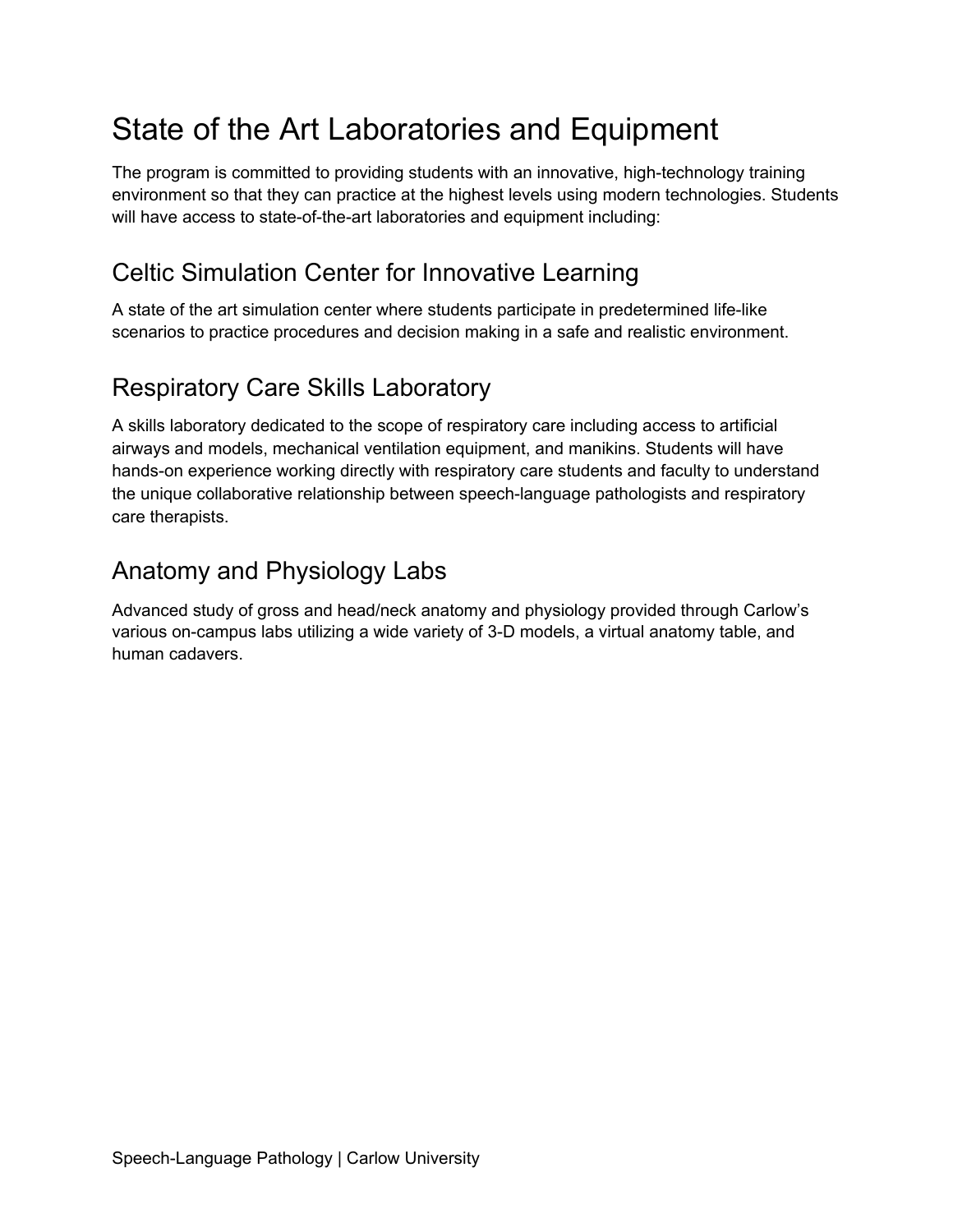### **CARLOW SPEECH-LANGUAGE PATHOLOGY** UNIVERSITY

# **COURSE DESCRIPTIONS**

| <b>Number</b>  | <b>Credits</b> | <b>Catalog Name</b>                                                                   | Course<br>Length | <b>Description</b>                                                                                                                                                                                                                                                                                                                                                                                                                                                                                                                            |
|----------------|----------------|---------------------------------------------------------------------------------------|------------------|-----------------------------------------------------------------------------------------------------------------------------------------------------------------------------------------------------------------------------------------------------------------------------------------------------------------------------------------------------------------------------------------------------------------------------------------------------------------------------------------------------------------------------------------------|
| <b>SLP 700</b> | 1              | Interprofessional Collaborative 8 weeks<br>Practice and Contemporary<br><b>Issues</b> |                  | This course is aimed to provide students with an understanding of contemporary<br>professional issues relevant to speech-language pathology. Topics will include<br>scope of practice, state licensure, legislation, national certification, billing, coding,<br>reimbursement, telepractice, supervision, employment issues, interprofessional<br>collaborative practice, cultural and linguistic competence, and professional<br>advocacy.                                                                                                  |
| <b>SLP 702</b> | 3              | Gross Anatomy with Advanced 16 weeks<br><b>Head and Neck</b>                          |                  | This course is aimed to provide students with an overview of the structural<br>organization and function of the human body with focal appreciation for the head<br>and neck regions. Students will attain an in depth understanding of functional<br>anatomy through cadaver prosections, 3-D and virtual models, and interactive<br>laboratory experiences.                                                                                                                                                                                  |
| <b>SLP 704</b> | $\mathbf{1}$   | Fundamentals of<br>Interdisciplinary Research and<br><b>Evidence-Based Practice</b>   | 8 weeks          | This course is the initial 1 credit of a 3 credit course series aimed to prepare<br>students to become critical consumers of quantitative and qualitative research<br>literature and to provide students with the knowledge and skills needed to design<br>and implement a clinical research capstone project. Topics include research<br>ethics, the scientific method, research designs, methods of data analysis, critical<br>appraisal of evidence, and the integration of research principles into evidence-<br>based clinical practice. |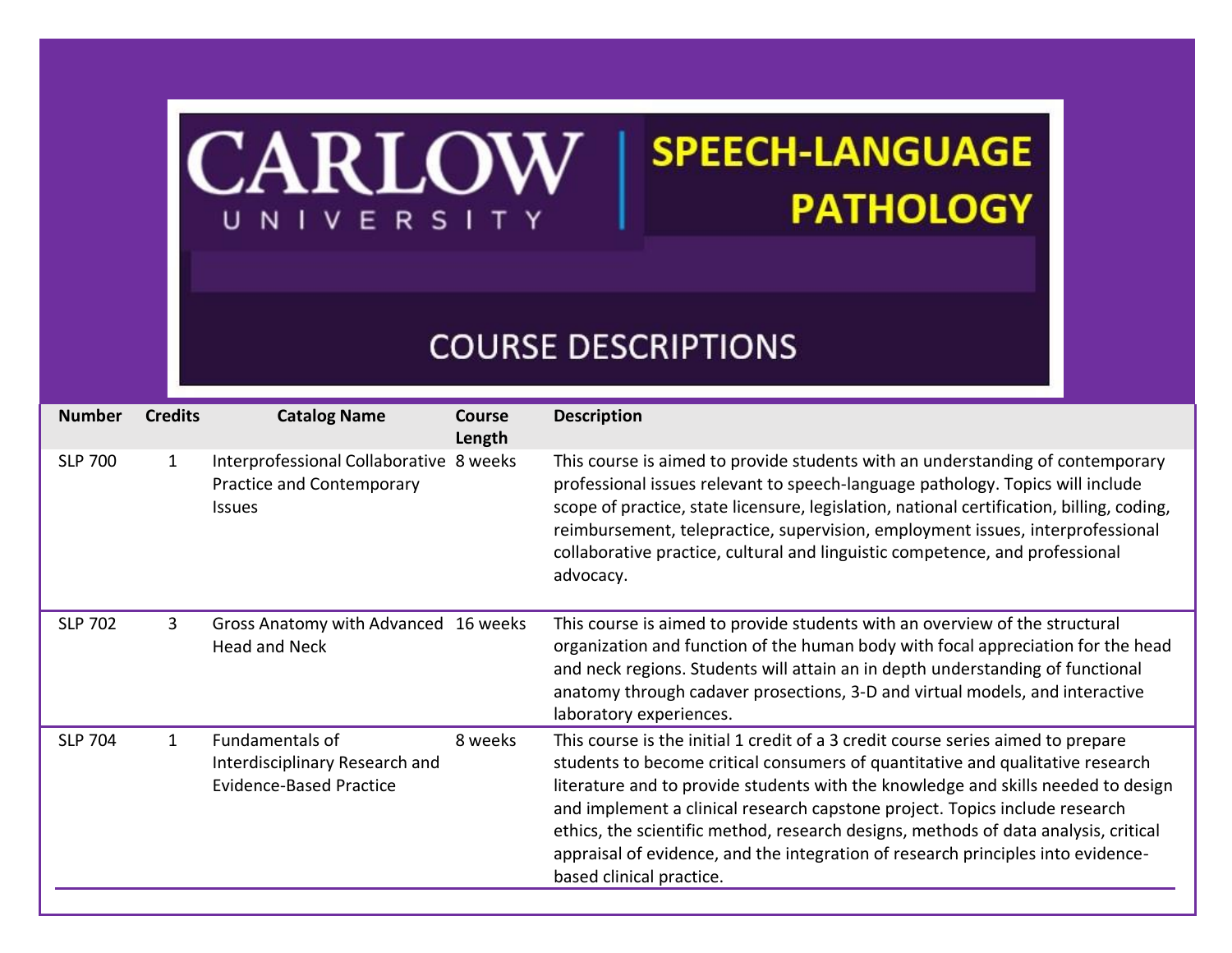| <b>SLP 705</b> | $\mathbf{1}$   | Clinical Research Capstone I                                                                 | 16 weeks | This course is the second 1 credit of a 3 credit course series aimed to prepare<br>students to become critical consumers of quantitative and qualitative research<br>literature and to provide students with the knowledge and skills needed to design<br>and implement a clinical research capstone project. Students will design their<br>clinical research capstone project and complete the Institutional Review Board<br>(IRB) approval processes under the mentorship of selected faculty.                                                                                                                                                                                                                                                                                                                        |
|----------------|----------------|----------------------------------------------------------------------------------------------|----------|-------------------------------------------------------------------------------------------------------------------------------------------------------------------------------------------------------------------------------------------------------------------------------------------------------------------------------------------------------------------------------------------------------------------------------------------------------------------------------------------------------------------------------------------------------------------------------------------------------------------------------------------------------------------------------------------------------------------------------------------------------------------------------------------------------------------------|
| <b>SLP 706</b> | $\mathbf{1}$   | Clinical Research Capstone II                                                                | 16 weeks | This course is the final 1 credit of a 3 credit course series aimed to prepare<br>students to become critical consumers of quantitative and qualitative research<br>literature and to provide students with the knowledge and skills needed to design<br>and implement a clinical research capstone project. Students will implement their<br>clinical research capstone project and analyze their study results in preparation<br>for oral dissemination under the mentorship of selected faculty.                                                                                                                                                                                                                                                                                                                     |
| <b>SLP 708</b> | $\overline{2}$ | Human Neuroscience and<br>Neurology (online)                                                 | 16 weeks | This course is aimed to provide students with an introduction to the<br>neurobiological mechanisms that underlie the structural and functional<br>organization of the nervous system. Students will learn the neural pathways<br>involved in sensory and motor processing and higher cerebral functions.<br>Additionally, content will address the developing and aging nervous system, as<br>well as the impact of common neurologic pathologies on evidence-based<br>interprofessional service delivery.                                                                                                                                                                                                                                                                                                              |
| <b>SLP 714</b> | $2^{\circ}$    | Early Intervention and School-<br><b>Based Speech-Language</b><br>Pathology (online)         | 16 weeks | This course is aimed to provide students with an in-depth study of the roles,<br>responsibilities, and duties of early intervention (EI) and school-based speech-<br>language pathologists. Topics covered include reviewing the history of<br>educational law and policies and the evolution of speech pathology in school-<br>based settings. Students will learn the requirements for referral, evaluation, and<br>eligibility categories under state and federal regulations including compliance<br>monitoring. Special emphasis will be placed on developing effective<br>interprofessional collaborative approaches in the management of speech and<br>language services in EI and school-based settings, cultural and linguistic<br>competence, models of inclusion, and school-based service delivery methods. |
| <b>SLP 716</b> | $\overline{2}$ | Counseling and Effective<br><b>Communication Across</b><br><b>Interprofessional Settings</b> | 4 weeks  | This course aims to provide students with a theoretical and practical framework<br>for effective counseling and communication across a variety of interprofessional<br>clinical settings. Topics will include self-evaluation mechanisms relative to the<br>practice of interaction, application of a theory-based framework for counseling,<br>and the development of counseling microskills Special emphasis will be placed on<br>preparing students to effectively acknowledge the needs, values, preferred                                                                                                                                                                                                                                                                                                          |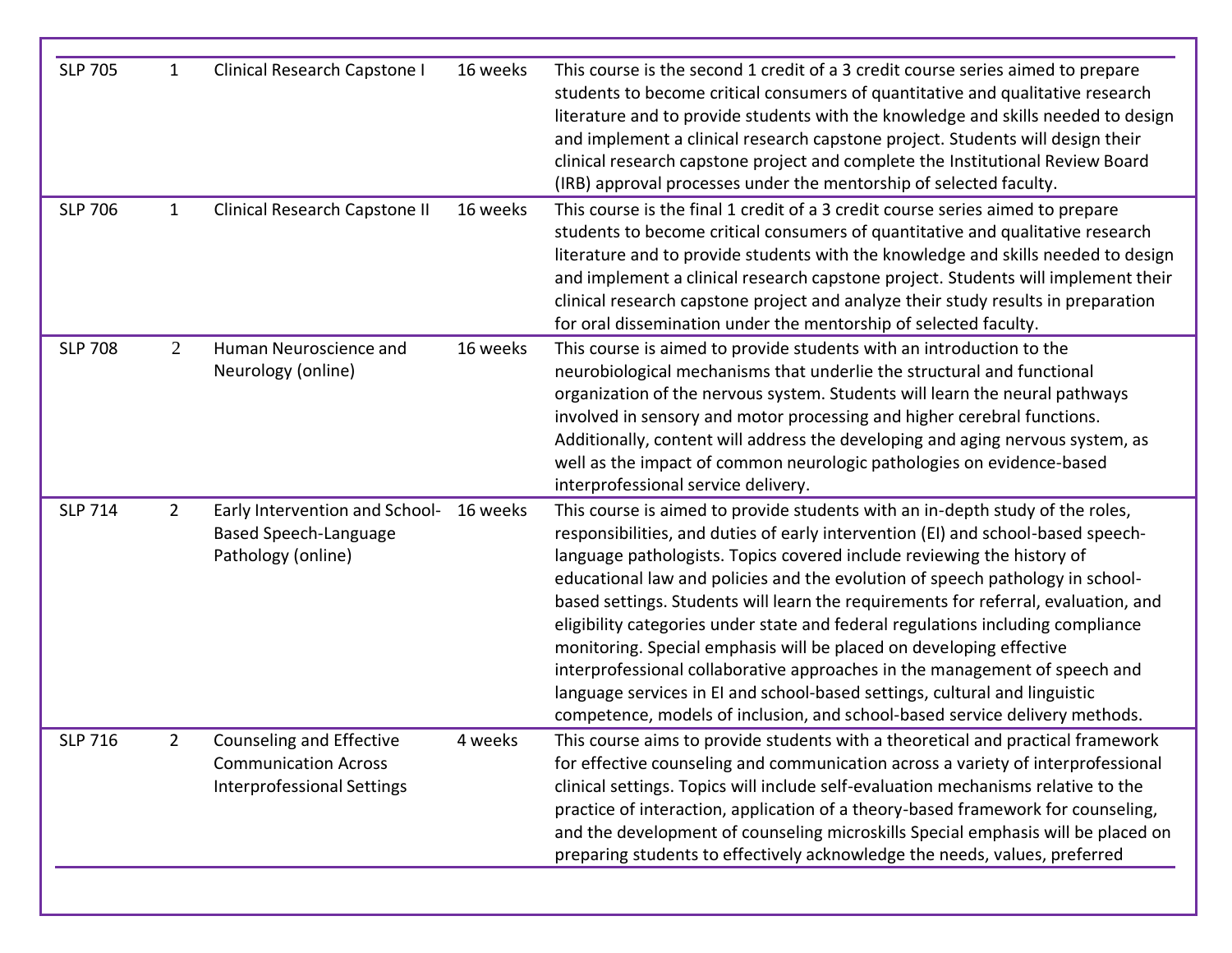|                |                                                                                                    |         | communication, and cultural/linguistic background of the individuals served<br>across a variety of communicative contexts.                                                                                                                                                                                                                                                                                                                                                                                                                                                                                                                                                                                                                                                                                                                                                                  |
|----------------|----------------------------------------------------------------------------------------------------|---------|---------------------------------------------------------------------------------------------------------------------------------------------------------------------------------------------------------------------------------------------------------------------------------------------------------------------------------------------------------------------------------------------------------------------------------------------------------------------------------------------------------------------------------------------------------------------------------------------------------------------------------------------------------------------------------------------------------------------------------------------------------------------------------------------------------------------------------------------------------------------------------------------|
| $\overline{2}$ | Acquired Neurolinguistic and<br>Neurocognitive Disorders I<br>(online)                             | 8 weeks | This is the initial course in a two-part course series which aims to prepare<br>students with the knowledge and skills needed to provide diagnostic and<br>intervention services to adults with acquired neurolinguistic and neurocognitive<br>disorders. Topics will include exploration of evidence-based research pertaining<br>to characteristics, underlying etiologies, assessments, and treatment procedures<br>for persons with acquired aphasia. Special emphasis will be placed on the<br>medical, ethical, psychological, cultural, and linguistic correlates of acquired<br>aphasia across diverse populations and the implementation of clinical<br>methodologies that are sensitive to cultural and linguistic differences.                                                                                                                                                   |
| $\mathbf{1}$   | Acquired Neurolinguistic and<br><b>Neurocognitive Disorders</b><br>Clinical Skills Lab I (online)  | 8 weeks | This clinical skills lab is designed to be taken as a corequisite with SLP 720 with the<br>aim of developing the skill competencies necessary for assessing, diagnosing, and<br>treating adults with aphasia. Students will have the opportunity to apply<br>theoretical knowledge learned in SLP 720 to hands-on clinical practice within a<br>closely mentored learning environment.                                                                                                                                                                                                                                                                                                                                                                                                                                                                                                      |
| $\mathbf{1}$   | Acquired Neurolinguistic and<br>Neurocognitive Disorders II<br>(online)                            | 8 weeks | This is the second course in a two-part course series which aims to prepare<br>students with the knowledge and skills needed to provide diagnostic and<br>intervention services to adults with acquired neurolinguistic and neurocognitive<br>disorders. Topics will include exploration of evidence-based research pertaining<br>to characteristics, underlying etiologies, assessments, and treatment procedures<br>for persons with right hemispheric disorders, dementia, traumatic brain injury,<br>and other acquired cognitive-linguistic communication disorders. Special<br>emphasis will be placed on the medical, ethical, psychological, cultural, and<br>linguistic correlates of acquired neurocognitive communication disorders across<br>diverse populations and the implementation of clinical methodologies that are<br>sensitive to cultural and linguistic differences. |
| $\mathbf{1}$   | Acquired Neurolinguistic and<br><b>Neurocognitive Disorders</b><br>Clinical Skills Lab II (online) | 8 weeks | This clinical skills lab is designed to be taken as a corequisite with SLP 721 with the<br>aim of developing the skill competencies necessary for assessing, diagnosing, and<br>treating adults with right hemispheric disorders, dementia, traumatic brain injury,<br>and other acquired cognitive-linguistic communication disorders. Students will<br>have the opportunity to apply theoretical knowledge learned in SLP 721 to hands-<br>on clinical practice within a closely mentored learning environment.                                                                                                                                                                                                                                                                                                                                                                           |
| $\mathbf{1}$   | Disorders I                                                                                        |         | This is the initial course of a two-part series aimed to prepare students with the<br>knowledge and skills needed to provide diagnostic and intervention services to<br>children with language and literacy disorders. Topics will include exploration of                                                                                                                                                                                                                                                                                                                                                                                                                                                                                                                                                                                                                                   |
|                |                                                                                                    |         | Pediatric Language and Literacy 8 weeks                                                                                                                                                                                                                                                                                                                                                                                                                                                                                                                                                                                                                                                                                                                                                                                                                                                     |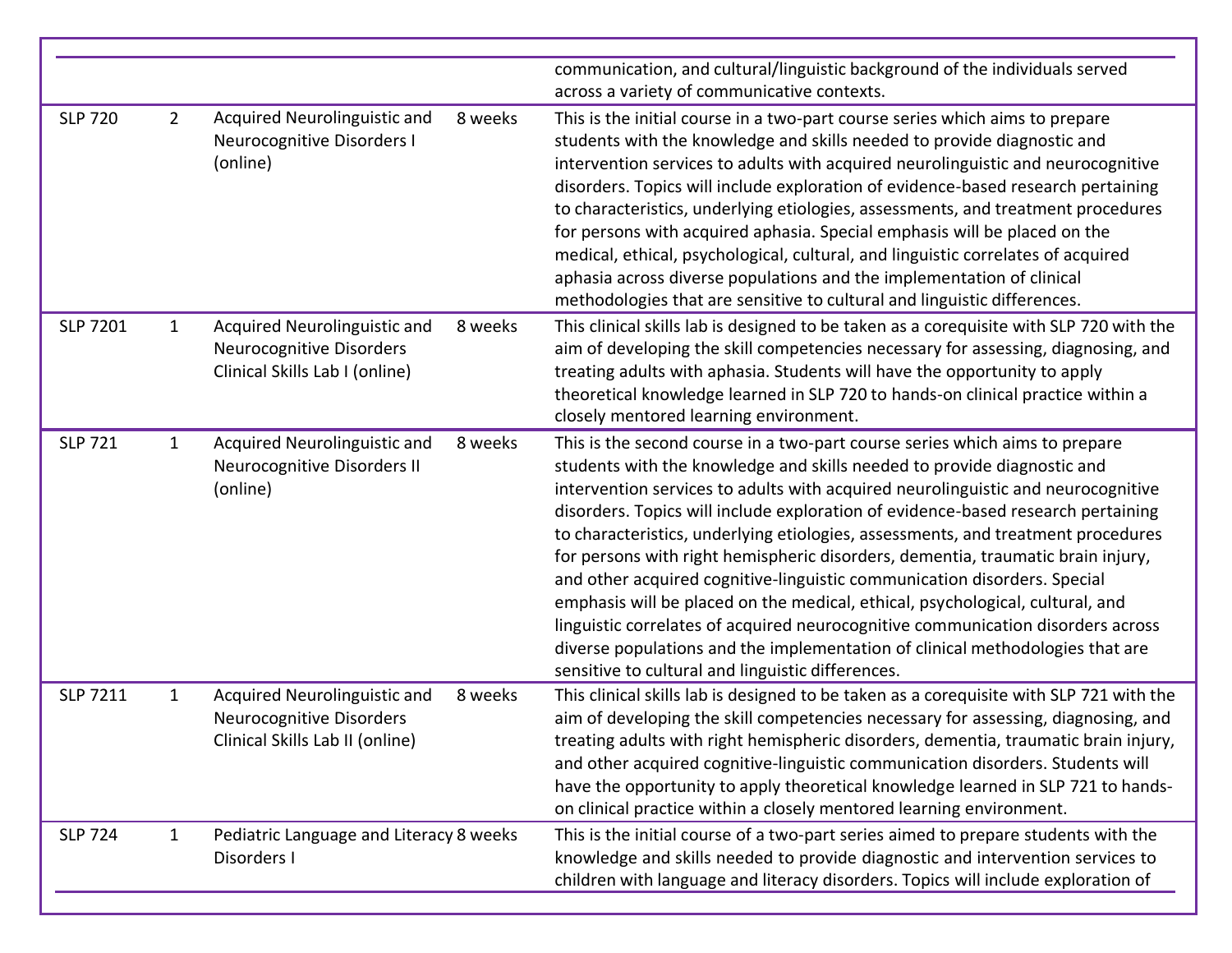|                 |                |                                                                            | evidence-based research pertaining to characteristics and underlying etiologies<br>relevant to developmental language and literacy disorders, as well as assessment<br>and treatment procedures for children in the prelinguistic, emerging language,<br>and developing language periods. Special emphasis will be placed on the<br>psychological, cultural, linguistic, and developmental correlates of language and<br>literacy disorders from prelinguistic to developing language stages across diverse<br>populations and the implementation of clinical methodologies that are sensitive<br>to cultural and linguistic differences.                                                                                                                                                                                        |
|-----------------|----------------|----------------------------------------------------------------------------|----------------------------------------------------------------------------------------------------------------------------------------------------------------------------------------------------------------------------------------------------------------------------------------------------------------------------------------------------------------------------------------------------------------------------------------------------------------------------------------------------------------------------------------------------------------------------------------------------------------------------------------------------------------------------------------------------------------------------------------------------------------------------------------------------------------------------------|
| <b>SLP 7241</b> | $\mathbf{1}$   | Pediatric Language and Literacy 8 weeks<br>Disorders Clinical Skills Lab I | This clinical skills lab is designed to be taken as a corequisite with SLP 724 with the<br>aim of developing the skill competencies necessary for assessing, diagnosing, and<br>treating children with developmental language and literacy disorders. Students<br>will have the opportunity to apply theoretical knowledge learned in SLP 724 to<br>hands-on clinical practice within a closely mentored learning environment.                                                                                                                                                                                                                                                                                                                                                                                                   |
| <b>SLP 725</b>  | $\mathbf{1}$   | Pediatric Language and Literacy 8 weeks<br>Disorders II (online)           | This is part two of the course series aimed to prepare students with the<br>knowledge and skills needed to provide diagnostic and intervention services to<br>children with language and literacy disorders. Topics will include exploration of<br>evidence-based research pertaining to characteristics and underlying etiologies<br>relevant language and literacy disorders in school aged children, as well as<br>assessment and treatment procedures for children in the language for learning<br>and advanced language stages. Special emphasis will be placed on the<br>psychological, cultural, linguistic, and developmental correlates of language and<br>literacy disorders across diverse populations and the implementation of clinical<br>methodologies that are sensitive to cultural and linguistic differences. |
| <b>SLP 728</b>  | $\overline{2}$ | <b>Speech Sound Disorders</b><br>16 weeks                                  | This course aims to prepare students with the knowledge and skills needed to<br>provide diagnostic and intervention services to children with speech sound<br>disorders. Topics will include exploration of evidence-based research pertaining<br>to characteristics, underlying etiologies, assessments, and treatment procedures<br>for children with speech sound disorders. Special emphasis will be placed on the<br>developmental, medical, ethical, psychological, cultural, and linguistic correlates<br>of speech sound disorders across diverse populations and the implementation of<br>clinical methodologies that are sensitive to cultural and linguistic differences.                                                                                                                                             |
| <b>SLP 7281</b> | $\mathbf{1}$   | Speech Sound Disorders Clinical 16 weeks<br>Skills Lab                     | This clinical skills lab is designed to be taken as a corequisite with SLP 728 with the<br>aim of developing the skill competencies necessary for assessing, diagnosing, and<br>treating children with speech sound disorders. Students will have the opportunity<br>to apply theoretical knowledge learned in SLP 728 to hands-on clinical practice<br>within a closely mentored learning environment.                                                                                                                                                                                                                                                                                                                                                                                                                          |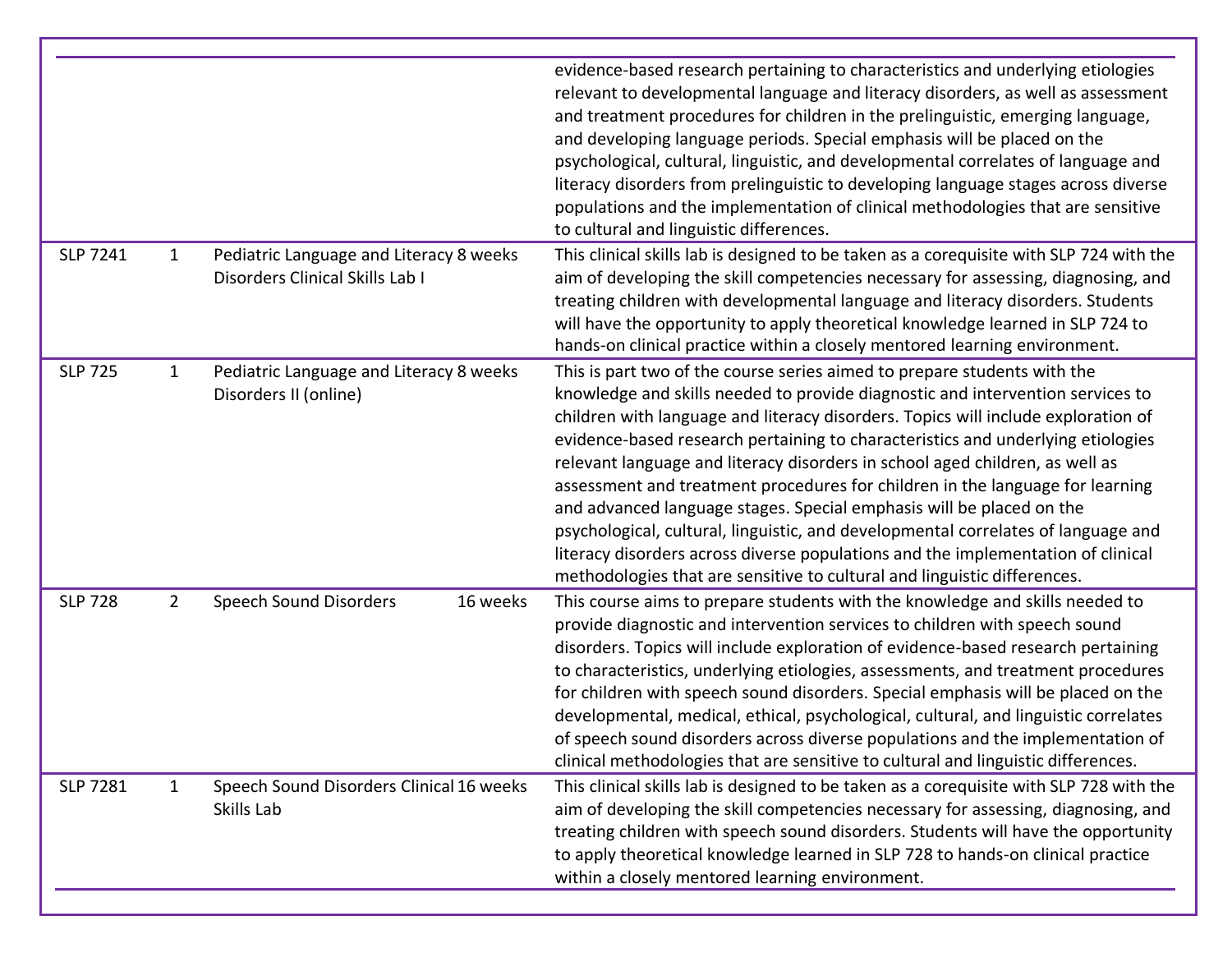| <b>SLP 730</b> | $\mathbf{1}$ | <b>Social Communication</b><br>Development and Disorders<br>(online) | 8 weeks | This course provides students with clinically relevant and crucial topics pertinent<br>to social communication development and disorders. Topics will include<br>exploration of evidence-based research pertaining to characteristics, underlying<br>etiologies, assessments, and treatment procedures for persons with social<br>communication disorders, including those diagnosed with autism spectrum<br>disorder. Special emphasis will be placed on the psychological, cultural, linguistic,<br>and developmental correlates of social communication disorders across diverse<br>populations and the implementation of clinical methodologies that are sensitive<br>to cultural and linguistic differences.                                         |
|----------------|--------------|----------------------------------------------------------------------|---------|-----------------------------------------------------------------------------------------------------------------------------------------------------------------------------------------------------------------------------------------------------------------------------------------------------------------------------------------------------------------------------------------------------------------------------------------------------------------------------------------------------------------------------------------------------------------------------------------------------------------------------------------------------------------------------------------------------------------------------------------------------------|
| <b>SLP 734</b> | $\mathbf{1}$ | Swallowing and Swallowing<br>Disorders I (online)                    | 8 weeks | This is the initial course of a two-part series aimed to prepare students with the<br>knowledge and skills needed to provide diagnostic and intervention services to<br>persons with swallowing disorders across the lifespan. Topics will include<br>exploration of the biomechanics of normal and abnormal swallowing, as well as<br>evidence-based research pertaining to underlying etiologies and assessments<br>for persons with swallowing disorders. Special emphasis will be placed on the<br>medical, interprofessional, psychological, and ethical correlates of swallowing<br>assessment procedures across diverse populations and the implementation of<br>clinical methodologies that are sensitive to cultural and linguistic differences. |
| SLP 7341       | $\mathbf{1}$ | Swallowing and Swallowing<br>Disorders Clinical Skills Lab I         | 8 weeks | This clinical skills lab is designed to be taken as a corequisite with SLP 734 with the<br>aim of developing the skill competencies necessary for preventing, assessing, and<br>diagnosing swallowing disorders. Students will have the opportunity to apply<br>theoretical knowledge learned in SLP 734 to hands-on clinical practice within a<br>closely mentored learning environment.                                                                                                                                                                                                                                                                                                                                                                 |
| <b>SLP 735</b> | $\mathbf{1}$ | Swallowing and Swallowing<br>Disorders II (online)                   | 8 weeks | This is part two of the course series aimed to prepare students with the<br>knowledge and skills needed to provide diagnostic and intervention services to<br>persons with swallowing disorders across the lifespan. Topics will include<br>evidence-based research pertaining to interventions for persons with swallowing<br>disorders. Special emphasis will be placed on the medical, interprofessional,<br>psychological, and ethical correlates of intervention procedures and complex<br>decision-making across diverse populations and the implementation of clinical<br>methodologies that are sensitive to cultural and linguistic differences.                                                                                                 |
| SLP 7351       | $\mathbf{1}$ | Swallowing and Swallowing<br>Disorders Clinical Skills Lab II        | 8 weeks | This clinical skills lab is designed to be taken as a corequisite with SLP 735 with the<br>aim of developing the skill competencies necessary for the clinical management<br>of swallowing disorders. Students will have the opportunity to apply theoretical<br>knowledge learned in SLP 735 to hands-on clinical practice within a closely<br>mentored learning environment.                                                                                                                                                                                                                                                                                                                                                                            |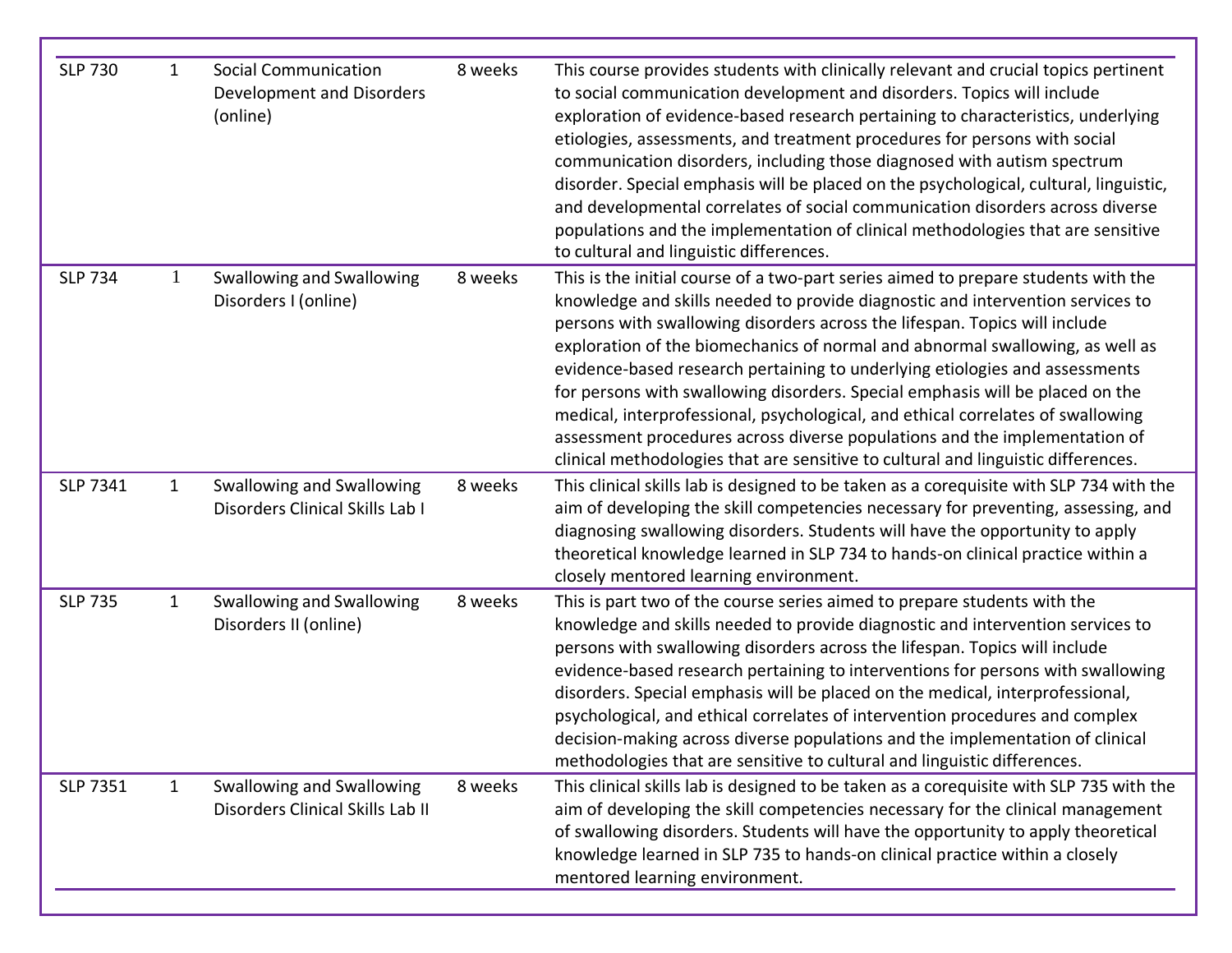| <b>SLP 738</b>  | $\overline{2}$ | Fluency and Fluency Disorders 16 weeks                                              | This course aims to prepare students with the knowledge and skills needed to<br>provide diagnostic and intervention services to persons with fluency disorders<br>across the lifespan. Topics will include exploration of evidence-based research<br>pertaining to characteristics, underlying etiologies, assessments, and treatment<br>procedures for persons with developmental stuttering and other fluency<br>disorders. Special emphasis will be placed on the psychological, cultural, linguistic,<br>and developmental correlates of fluency disorders across diverse populations and<br>the implementation of clinical methodologies that are sensitive to cultural and<br>linguistic differences                              |
|-----------------|----------------|-------------------------------------------------------------------------------------|-----------------------------------------------------------------------------------------------------------------------------------------------------------------------------------------------------------------------------------------------------------------------------------------------------------------------------------------------------------------------------------------------------------------------------------------------------------------------------------------------------------------------------------------------------------------------------------------------------------------------------------------------------------------------------------------------------------------------------------------|
| <b>SLP 7381</b> | $\mathbf{1}$   | Fluency and Fluency Disorders 16 weeks<br><b>Clinical Skills Lab</b>                | This clinical skills lab is designed to be taken as a corequisite with SLP 738 with the<br>aim of developing the skill competencies necessary for assessing, diagnosing, and<br>treating persons with fluency disorders across the lifespan. Students will have the<br>opportunity to apply theoretical knowledge learned in SLP 738 to hands-on<br>clinical practice within a closely mentored learning environment.                                                                                                                                                                                                                                                                                                                   |
| <b>SLP 740</b>  | $\mathbf{1}$   | Augmentative and Alternative 8 weeks<br>Communication (online)                      | This course aims to prepare students with the knowledge and skills needed to<br>provide diagnostic and intervention services to individuals with augmentative and<br>alternative communication (AAC) needs across the lifespan. Topics will include an<br>in-depth understanding of the selection and use of high and low technology AAC<br>systems as well as evidence-based assessment and treatment procedures across<br>diverse populations with AAC needs. Special emphasis will be placed on AAC<br>needs specific to individuals with developmental and acquired conditions as well<br>as the interprofessional, ethical, psychological, cultural, and linguistic<br>considerations in the AAC clinical decision-making process. |
| <b>SLP 7401</b> | $\mathbf{1}$   | Augmentative and Alternative 8 weeks<br><b>Communication Clinical Skills</b><br>Lab | This clinical skills lab is designed to be taken as a corequisite with SLP 740 with the<br>aim of developing the skill competencies necessary for assessing and treating<br>individuals with augmentative and alternative communication needs across the<br>lifespan. Students will have the opportunity to apply theoretical knowledge<br>learned in SLP 740 to hands-on clinical practice within a closely mentored learning<br>environment.                                                                                                                                                                                                                                                                                          |
| <b>SLP 743</b>  | $\overline{2}$ | Voice and Resonance Disorders 8 weeks<br>(online)                                   | This course aims to prepare students with the knowledge and skills needed to<br>provide diagnostic and intervention services to persons with voice and resonance<br>disorders across the lifespan. Topics will include exploration of evidence-based<br>research pertaining to characteristics, underlying etiologies, assessments, and<br>treatment procedures for persons with voice and resonance disorders. Special<br>emphasis will be placed on the medical, psychological, and ethical correlates of<br>voice and resonance disorders across diverse populations and the                                                                                                                                                         |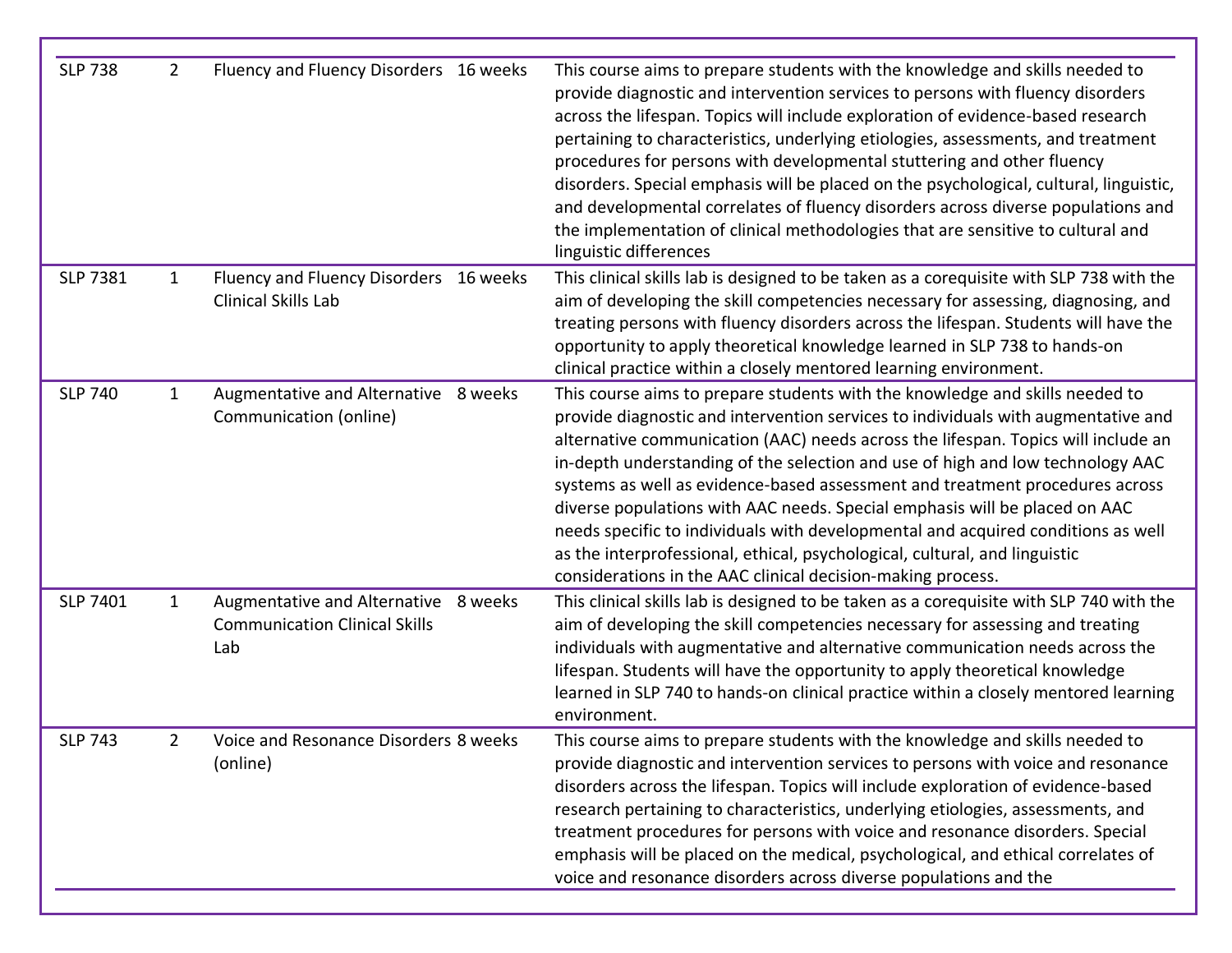|                 |                |                                                                                          | implementation of clinical methodologies that are sensitive to cultural and<br>linguistic differences.                                                                                                                                                                                                                                                                                                                                                                                                                                                                                                                                                                |
|-----------------|----------------|------------------------------------------------------------------------------------------|-----------------------------------------------------------------------------------------------------------------------------------------------------------------------------------------------------------------------------------------------------------------------------------------------------------------------------------------------------------------------------------------------------------------------------------------------------------------------------------------------------------------------------------------------------------------------------------------------------------------------------------------------------------------------|
| <b>SLP 7431</b> | 1              | Voice and Resonance Disorders 8 weeks<br>Clinical Skills Lab                             | This clinical skills lab is designed to be taken as a corequisite with SLP 743 with the<br>aim of developing the skill competencies necessary for preventing, assessing,<br>diagnosing, and treating voice and resonance disorders. Students will have the<br>opportunity to apply theoretical knowledge learned in SLP 743 to hands-on<br>clinical practice within a closely mentored learning environment.                                                                                                                                                                                                                                                          |
| <b>SLP 747</b>  | $2^{\circ}$    | Aural Rehabilitation: Treatment 16 weeks<br>of Hearing Disorders                         | This course aims to prepare students with the knowledge and skills needed to<br>provide rehabilitative services to persons with hearing disorders across the<br>lifespan. Topics will include exploration of assessment and intervention<br>methodologies integral to an evidence-based client-centered rehabilitative model<br>for persons with congenital and acquired hearing disorders. Special emphasis will<br>be placed on the roles and responsibilities of the speech-language pathologist in<br>the practice of aural rehabilitation, as well as the implementation of clinical<br>methodologies that are sensitive to cultural and linguistic differences. |
| SLP 7471        | $\mathbf{1}$   | Aural Rehabilitation: Treatment 16 weeks<br>of Hearing Disorders Clinical<br>Skills Lab  | This clinical skills lab is designed to be taken as a corequisite with SLP 747 with the<br>aim of developing the skill competencies necessary to provide rehabilitative<br>services to persons with hearing disorders across the lifespan. Students will have<br>the opportunity to apply theoretical knowledge learned in SLP 747 to hands-on<br>clinical practice within a closely mentored learning environment.                                                                                                                                                                                                                                                   |
| <b>SLP 756</b>  | $\overline{2}$ | Medical Speech Pathology<br>8 weeks<br>within an Interprofessional<br>Framework (online) | This course will explore pathophysiologic mechanisms impacting the management<br>of patients with medically based communication and swallowing disorders.<br>Students will learn how to approach medical case management specific to<br>communication and swallowing disorders using a review of systems framework.<br>Topics will include medical chart review, pharmacology/pharmacotherapeutics,<br>radiologic testing, laboratory studies, vital signs, and disease processes affecting<br>critical systems of the body. Special emphasis will be placed on interprofessional<br>learning experiences from various different healthcare professionals.            |
| <b>SLP 758</b>  | $\mathbf{1}$   | Neuromotor Speech Disorders 8 weeks<br>(online)                                          | This course is aimed to prepare students with the knowledge and skills needed to<br>provide diagnostic and intervention services to individuals with neuromotor<br>speech disorders. Topics will include exploration of evidence-based research<br>pertaining to characteristics, underlying etiologies, assessments, and treatment<br>procedures for persons with dysarthria and apraxia of speech across the age<br>continuum. Special emphasis will be placed on applying the typical neurologic<br>substrates of motor speech to clinical case management, as well as the impact of                                                                               |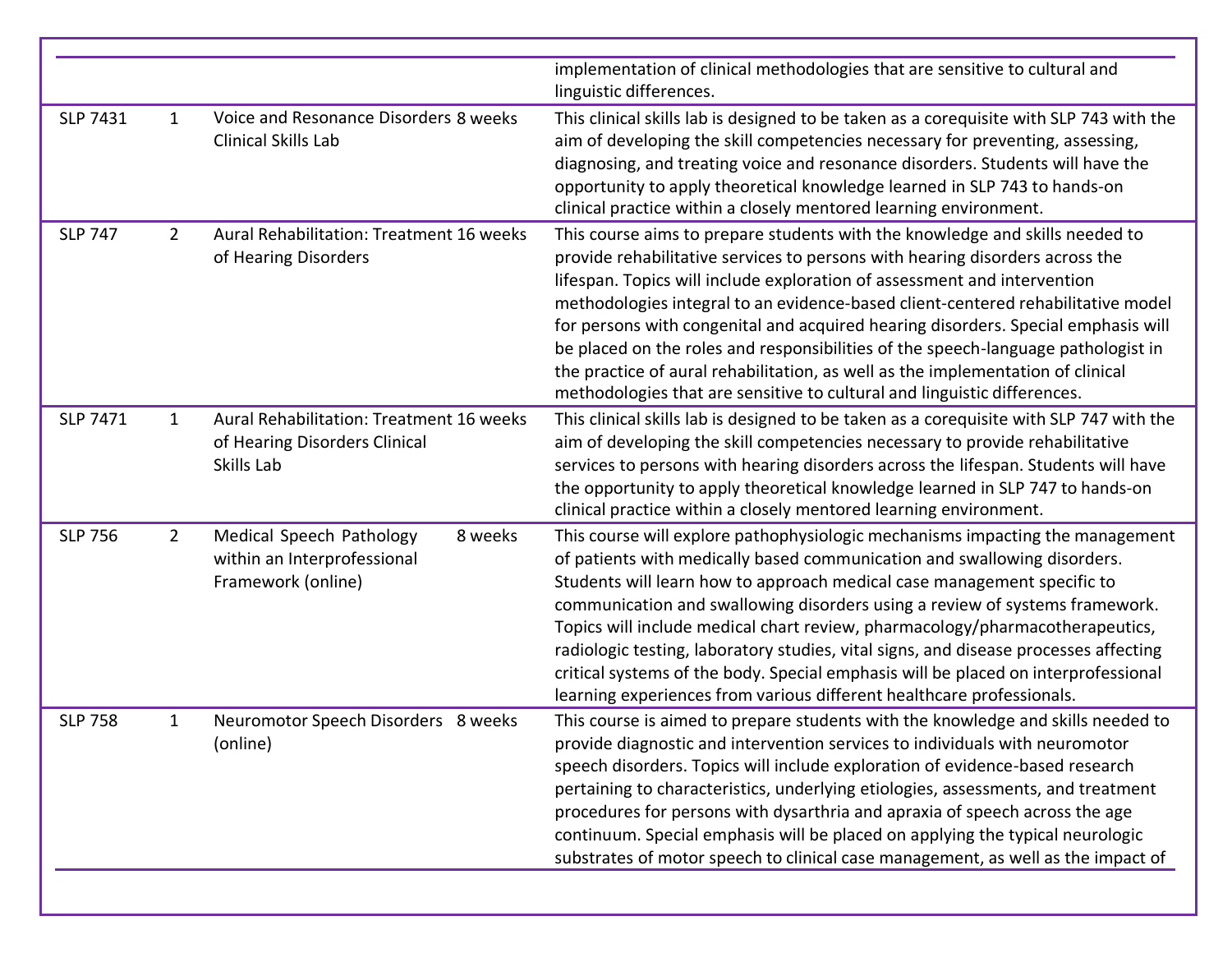|                |              |                                                       |          | common neurologic pathologies on evidence-based interprofessional service<br>delivery.                                                                                                                                                                                                                                                                                                                                                                                                                                                         |
|----------------|--------------|-------------------------------------------------------|----------|------------------------------------------------------------------------------------------------------------------------------------------------------------------------------------------------------------------------------------------------------------------------------------------------------------------------------------------------------------------------------------------------------------------------------------------------------------------------------------------------------------------------------------------------|
| <b>SLP 770</b> | $\mathbf{1}$ | Diagnostics Lab                                       | 16 weeks | This lab experience aims to develop clinical diagnostic skills relevant to the scope<br>of speech-language pathology. Students will acquire knowledge and skills in the<br>fundamental concepts and practice of the diagnostic process. Special emphasis<br>will be placed on taking case histories; formulating, conducting, and adapting<br>assessment procedures; cultural and linguistic considerations in the assessment<br>processes; interpreting data; and writing diagnostic reports.                                                 |
| <b>SLP 771</b> | $\mathbf{1}$ | <b>Hearing Measurement Lab</b>                        | 16 weeks | This lab experience aims to develop knowledge and clinical skills relevant to<br>audiological screening and referral procedures relevant to the scope of speech-<br>language pathology. Special emphasis will be placed on conducting otoscopy,<br>otoacoustic emissions (OAE), tympanography, and pure tone screening<br>procedures across the lifespan.                                                                                                                                                                                      |
| <b>SLP 780</b> | $\mathbf{1}$ | <b>Clinical Practicum: Outpatient</b><br>Clinic I     | 16 weeks | This introductory on-campus practicum series aims to develop clinical skill<br>competencies in the areas of prevention, evaluation, intervention, professional<br>practice, and interaction within a closely mentored outpatient setting. Special<br>emphasis will be placed on cultivating sound clinical reasoning and self-<br>reflective skills through direct experience with clinical case management.<br>Students will accrue clinical clock hours to fulfill the requirements for certification<br>and licensure.                      |
| <b>SLP 781</b> | $\mathbf{1}$ | <b>Clinical Practicum: Outpatient</b><br>Clinic II    | 12 weeks | This on-campus practicum series aims to build on Outpatient Clinic I in developing<br>clinical skill competencies in the areas of prevention, evaluation, intervention,<br>professional practice, and interaction within a closely mentored outpatient<br>setting. Special emphasis will be placed on cultivating sound clinical reasoning and<br>self-reflective skills through direct experience with clinical case management.<br>Students will accrue clinical clock hours to fulfill the requirements for certification<br>and licensure. |
| <b>SLP 782</b> | 1            | Clinical Practicum: Outpatient 16 weeks<br>Clinic III |          | This on-campus practicum series aims to further build on Outpatient Clinic II in<br>developing clinical skill competencies in the areas of prevention, evaluation,<br>intervention, professional practice, and interaction within a closely mentored<br>outpatient setting. Special emphasis will be placed on cultivating sound clinical<br>reasoning and self-reflective skills through direct experience with clinical case                                                                                                                 |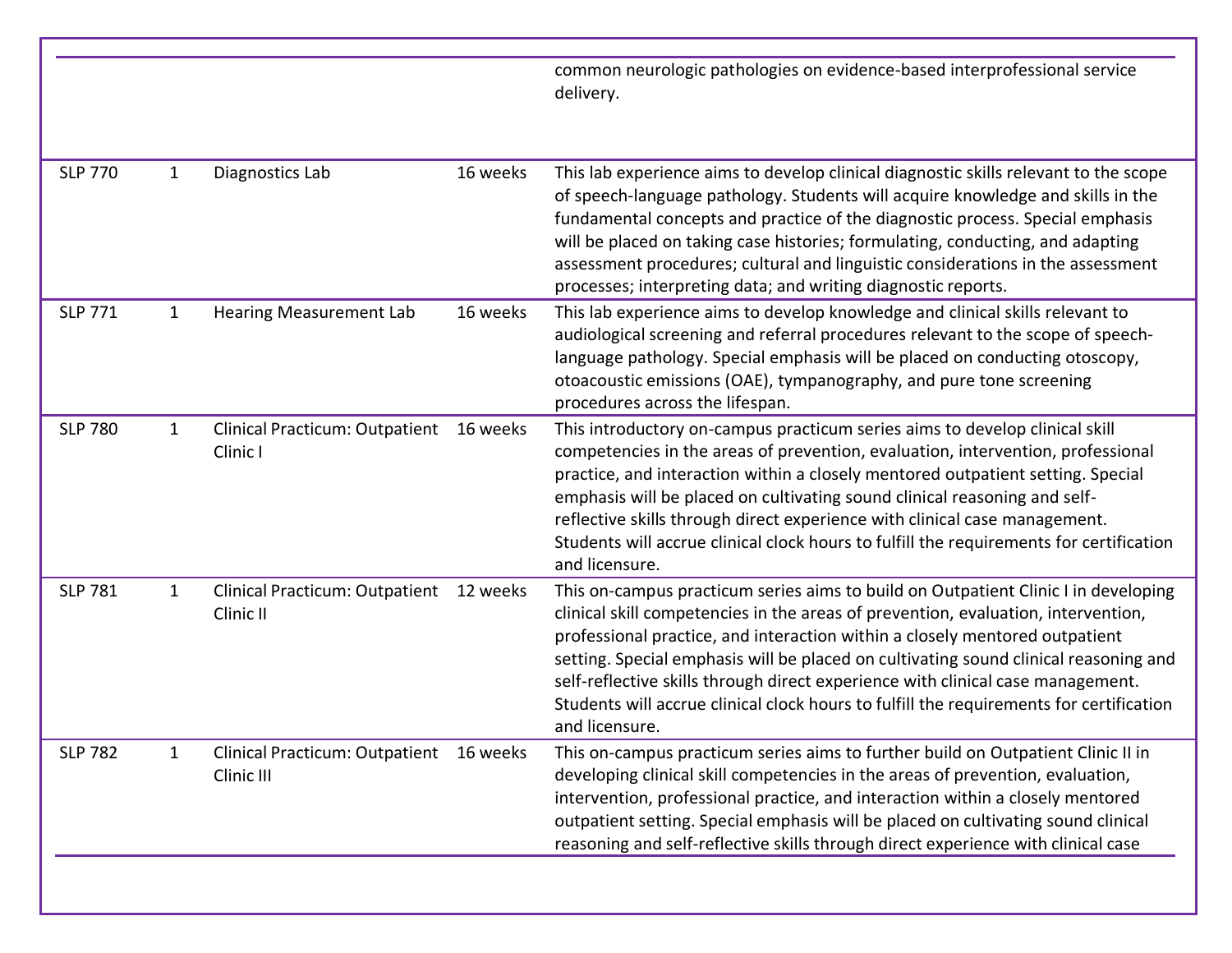|                |                |                                                               |          | management. Students will accrue clinical clock hours to fulfill the requirements<br>for certification and licensure.                                                                                                                                                                                                                                                                                                                                                                                                                                                                                                                                                                                                                        |
|----------------|----------------|---------------------------------------------------------------|----------|----------------------------------------------------------------------------------------------------------------------------------------------------------------------------------------------------------------------------------------------------------------------------------------------------------------------------------------------------------------------------------------------------------------------------------------------------------------------------------------------------------------------------------------------------------------------------------------------------------------------------------------------------------------------------------------------------------------------------------------------|
| <b>SLP 785</b> | 1              | <b>Clinical Practicum: Campus</b><br>Laboratory School        | 16 weeks | This introductory on-campus school-based practicum experience aims to develop<br>clinical skill competencies in the areas of prevention, evaluation, intervention,<br>professional practice, and interaction within three diverse school settings:(1) Early<br>Learning Center (0-3 years) (2) Preschool, and (3) K-8. Special emphasis will be<br>placed on cultivating sound clinical reasoning and self-reflective skills through<br>direct experience working with diverse populations in a variety of school-based<br>settings ranging from infancy through 8th grade. Students will accrue clinical clock<br>hours to fulfill the requirements for certification and licensure.                                                        |
| <b>SLP 788</b> | $\mathbf{1}$   | <b>Clinical Practicum: Literacy</b><br>Clinic                 | 2 weeks  | This special experience on-campus language-literacy practicum experience aims<br>to develop clinical skill competencies in the areas of prevention, evaluation,<br>intervention, professional practice, and interaction within an interprofessional<br>clinical setting. Special emphasis will be placed on cultivating interprofessional<br>collaborative case management planning, sound clinical reasoning and self-<br>reflective skills through direct experience working with pediatric populations<br>requiring language-literacy skills support. Students will collaborate with faculty<br>and students from education programs and will accrue clinical clock hours to fulfill<br>the requirements for certification and licensure. |
| <b>SLP 790</b> | $\overline{3}$ | <b>Clinical Practicum: School-</b><br><b>Based Externship</b> | 16 weeks | This externship rotation aims to further develop clinical skill competencies in the<br>areas of prevention, evaluation, intervention, professional practice, and<br>interaction within school-based settings. Students will accrue clinical clock hours<br>to fulfill the requirements for certification and licensure.                                                                                                                                                                                                                                                                                                                                                                                                                      |
| <b>SLP 791</b> | 1.5            | <b>Clinical Practicum: Healthcare</b><br>Externship           | 8 weeks  | This externship rotation aims to further develop clinical skill competencies in the<br>areas of prevention, evaluation, intervention, professional practice, and<br>interaction within the healthcare setting. Students will accrue clinical clock hours                                                                                                                                                                                                                                                                                                                                                                                                                                                                                     |
|                | 3              |                                                               | 16 weeks | to fulfill the requirements for certification and licensure.                                                                                                                                                                                                                                                                                                                                                                                                                                                                                                                                                                                                                                                                                 |
| <b>SLP 792</b> | 1.5            | Clinical Practicum: Special<br>Elective Externship            | 8 weeks  | This externship rotation aims to further develop clinical skill competencies in the<br>areas of prevention, evaluation, intervention, professional practice, and<br>interaction within a selected setting or special practice scope. Students will accrue<br>clinical clock hours to fulfill the requirements for certification and licensure.                                                                                                                                                                                                                                                                                                                                                                                               |
| <b>IPE 710</b> | $\mathbf{1}$   | Critical Thinking within an<br>Interprofessional Framework I  | 8 weeks  | This course is the initial 1 credit of a 3 credit course series aimed to promote the<br>development of critical thinking within the construct of an interprofessional<br>clinical team. Students will be introduced to concepts pertaining to                                                                                                                                                                                                                                                                                                                                                                                                                                                                                                |